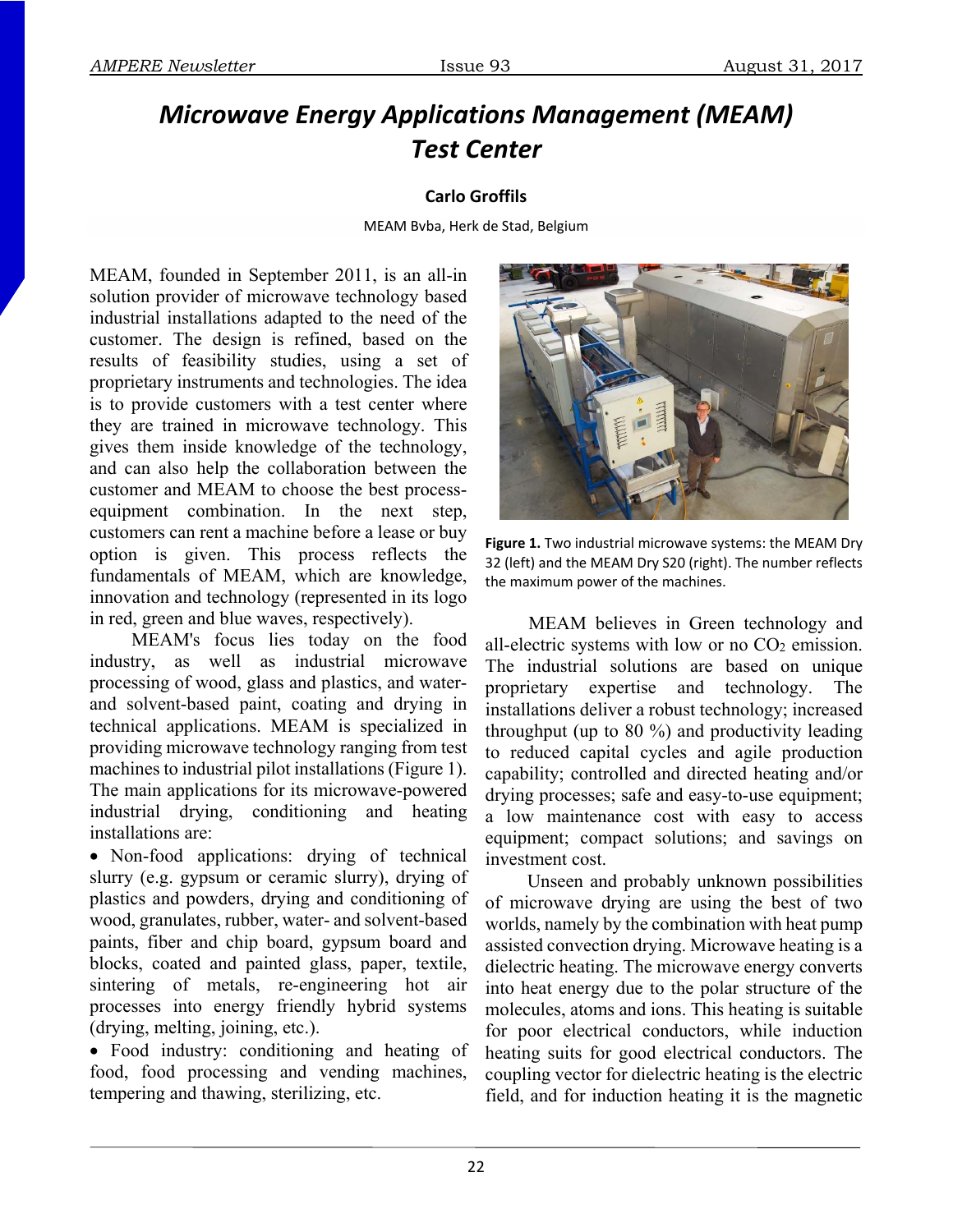field. The supply of energy effects occurs without intermediary heating elements and therefore the process has no inertia. The production of heat happens in the material itself and hence, almost without thermal dissipation: only the product heats, not its environment. The heating is direct and fast, and not bounded at all by the temperature level of the process if the loss factor of the product is temperature independent. The dissipation of the heat occurs within the product. The absorption of the energy takes place progressively with the penetration of the radiation into the mass of the product. This characteristic of microwave heating may enable good quality of the product and good working conditions of the operation.

To optimize the use of the energy involved in the drying or heating processes, heat recovery can be applied. This heat recovery will ensure a new destination for otherwise lost energy. The recovery can be done simultaneously with the drying or heating processes or afterwards on the hot product. In this way a valorisation of energy takes place increasing the efficiency of the total drying or heating processes.

For these reasons, MEAM has developed an adapted continuous system, i.e. MEAM DRY S48 HR, where the S stands for Sheet and HR for Heat Recovery, respectively. The maximum power of this system is 48 kW. Depending on the process, it is possible to recover the heat from the cooling water or exhaust air to defrost or preheat the product. At this moment, MEAM is constructing the MEAM Dry S48 HR (Figure 2), in which the recovered heat from the cooling water will be used to defrost the product, while the recovered heat from the exhaust air will preheat the product.

## **MEAM food test facilities**

At MEAM test facilities, different microwave systems can be used for initial experiments and process optimisation. In all of the following processes, an energy optimisation/heat recovery analysis can be performed in order to make an economic analysis.

A first example, and maybe the best-known one, is microwave drying. This drying technique has proven its strengths not only on food products

but also on many other products like technical slurry (i.e. gypsum or ceramic slurry), plastics and powders, wood, granulates, rubber, water and solvent based paints, fibre and chip board, gypsum board and blocks, coated and painted glass, paper, and textile. The main advantages stem from the volumetric heating, which leads to a high energy efficiency and fast drying processes. The robust technology results in several supplementary advantages, such as an increased throughput and productivity, the possibility of important energy savings and lower operating and maintenance costs, the safe and 'easy-to-use' equipment, and the option to work CO2-neutral when renewable energy sources are applied.



**Figure 2.** The MEAM Dry S48 HR (the S stands for Sheet and HR for Heat Recovery) with a maximum power of 48 kW.

A second example is microwave sterilisation in a mono-mode heating cavity. This technique has been demonstrated by MEAM on fluids, i.e. milk. The sterilisation occurs at lower bulk temperatures of the fluids as compared to the micro-organisms. It was found that the sterilisation of the fluid took place at a bulk temperature of 68°C. This is the result of the selective heating of the microorganisms due to the differences in the material properties. In this way, valuable and heat-sensitive substances, e.g. proteins and vitamins, are preserved. In addition, it is also possible to treat viscous products like yoghurt in a similar manner.

A third food application is the pasteurisation of ready meals using a continuous microwave machine. This study has been performed for Top's Foods NV, a company based in Belgium. The time needed to achieve pasteurisation is dependent on